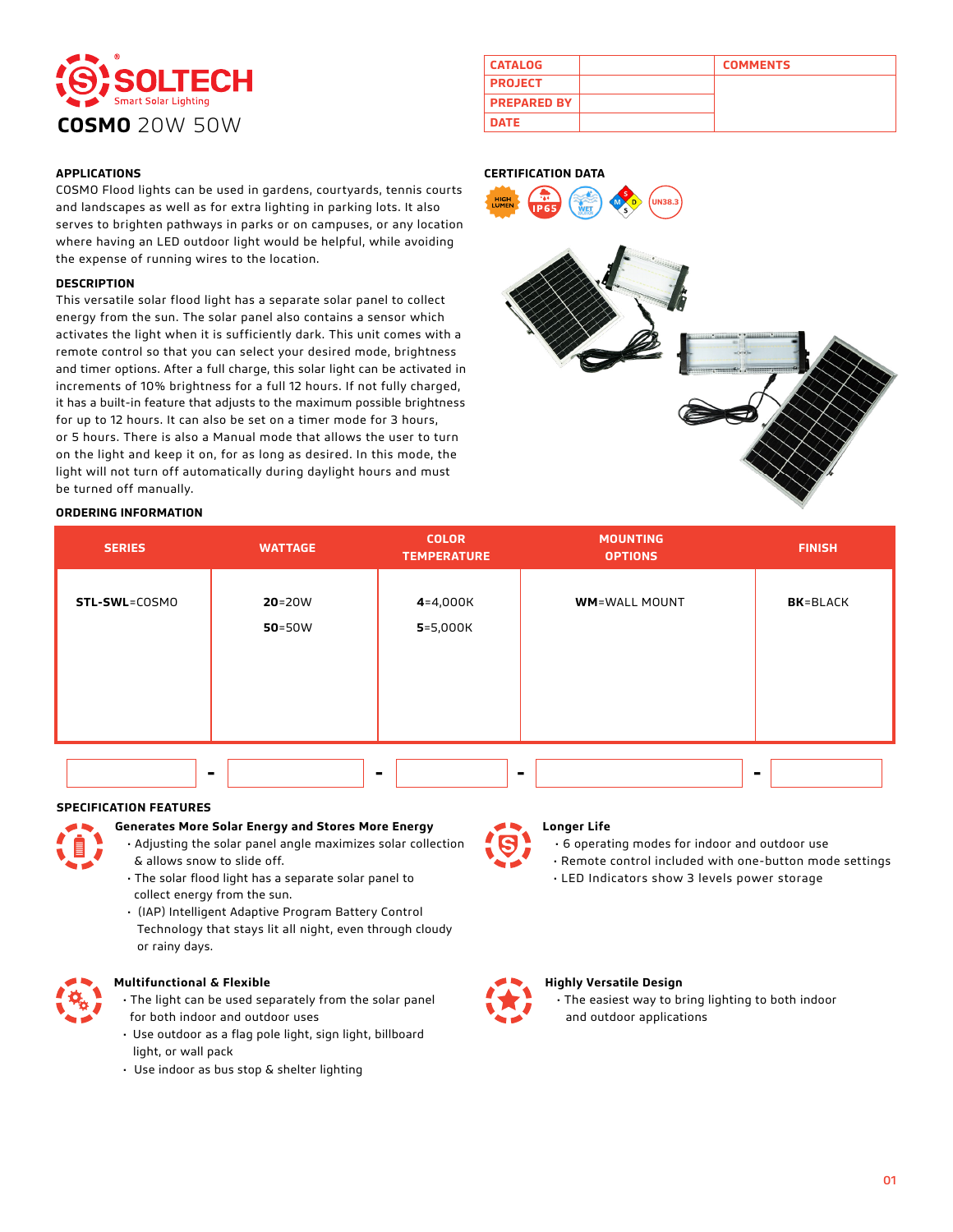

| <b>CATALOG</b>     | <b>COMMENTS</b> |
|--------------------|-----------------|
| <b>PROJECT</b>     |                 |
| <b>PREPARED BY</b> |                 |
| <b>DATE</b>        |                 |

**7.1 inches**

**8.0 inches**

8.0 inches

**PRODUCT SIZE COSMO 20W**



**COSMO 50W**



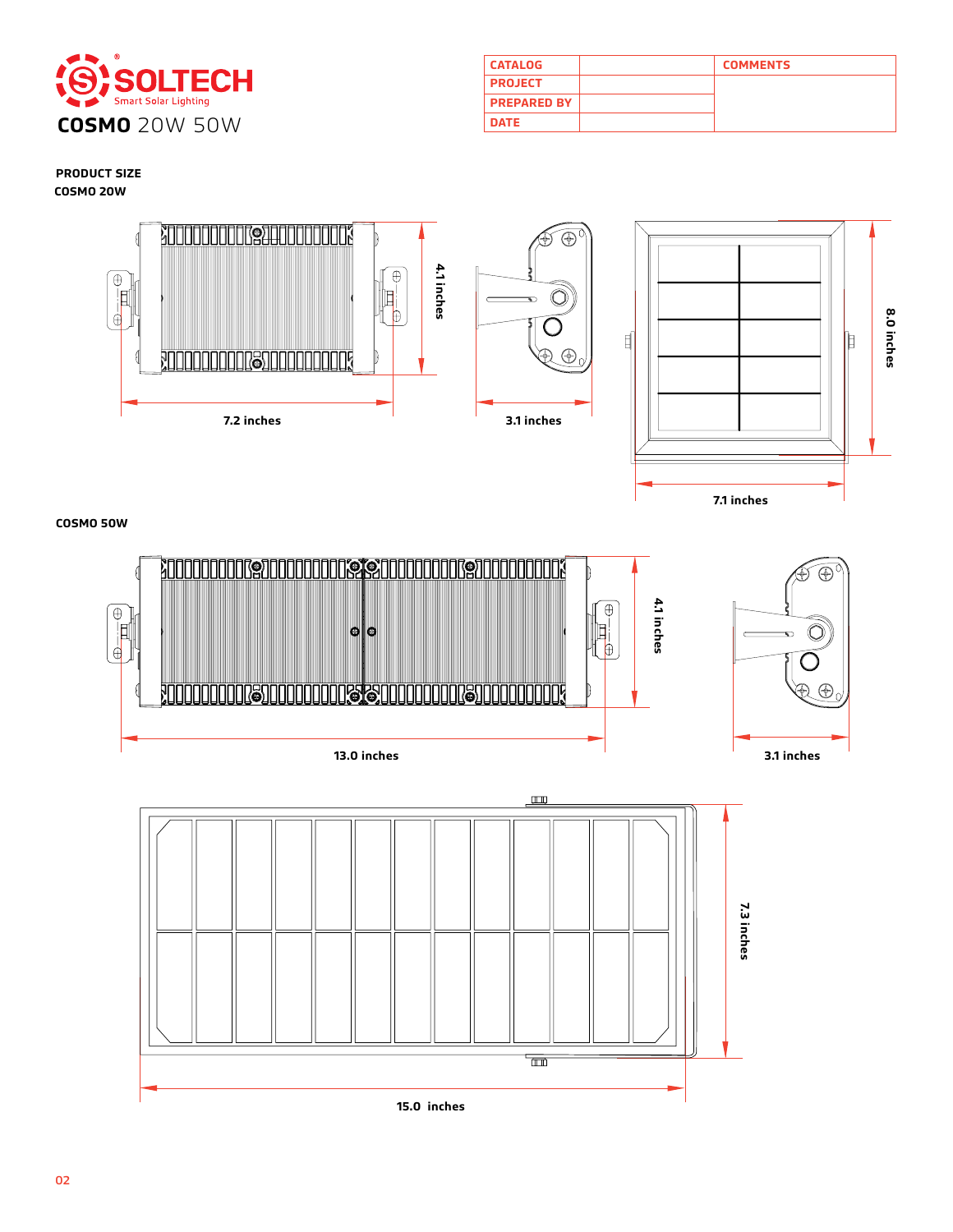

| <b>CATALOG</b>     | <b>COMMENTS</b> |
|--------------------|-----------------|
| <b>PROJECT</b>     |                 |
| <b>PREPARED BY</b> |                 |
| <b>DATE</b>        |                 |

## **SPECIFICATIONS**

| <b>Specifications</b>         | <b>COSMO 20W</b>                                             | <b>COSMO 50W</b>                                              |
|-------------------------------|--------------------------------------------------------------|---------------------------------------------------------------|
| <b>LED Nominal Power</b>      | <b>20W</b>                                                   | <b>50W</b>                                                    |
| <b>Solar Panel</b>            | Mono-Crystalline Silicon 14V 5W                              | Mono-Crystalline Silicon 14V 10W                              |
| <b>Lithium Ion Battery</b>    | 28.86WH 3.7V 2.6AH                                           | 57.72WH 3.7V 2.6AH                                            |
| <b>CCT</b>                    | 4,000K                                                       | 4,000K                                                        |
| Lumen Output@4,000K           | 3,000                                                        | 6,000                                                         |
| <b>CRI</b>                    | > 70                                                         | > 70                                                          |
| <b>Product Size</b>           | Solar Panel 8.0 X 7.1 Inches<br>Light 7.2 X 4.1 X 3.1 Inches | Solar Panel 15.0 X 7.3 Inches<br>Light 13.0 X 4.1 X3.1 Inches |
| <b>LED</b>                    | <b>OSRAM 3030</b>                                            | <b>OSRAM 3030</b>                                             |
| <b>EPA</b>                    | $0.67$ ft                                                    | $1.28$ ft                                                     |
| <b>Cable Length</b>           | 13.1 ft                                                      | 13.1 ft                                                       |
| <b>Waterproof Rate</b>        | <b>IP65</b>                                                  | <b>IP65</b>                                                   |
| Casting                       | PC & Aluminum                                                | PC & Aluminum                                                 |
| Efficiency@4,000K             | 150 lm/W                                                     | 120 lm/W                                                      |
| <b>Charging Time</b>          | 7.5 hrs (1000W/m <sup>2</sup> )                              | 7.5 hrs (1000W/m <sup>2</sup> )                               |
| <b>Run Time (@Full Power)</b> | 12-14 Hours                                                  | 12-14 Hours                                                   |
| <b>Operation Mode</b>         | 6 Operating Modes                                            | 6 Operating Modes                                             |
| <b>Operating Temperature</b>  | -20°C/-4°F to 140°F                                          | -20°C/-4°F to 140°F                                           |
| <b>Charging Temperature</b>   | -10°C/14°F to 113°F                                          | -10°C/14°F to 113°F                                           |

\* The temperature can impact the battery's charging and normal operation. \* The solar charge time data is base on 77 degree F ambient temperature with the panel pointed directly at the solar radiation. The standard radiation value is 1000W/m2.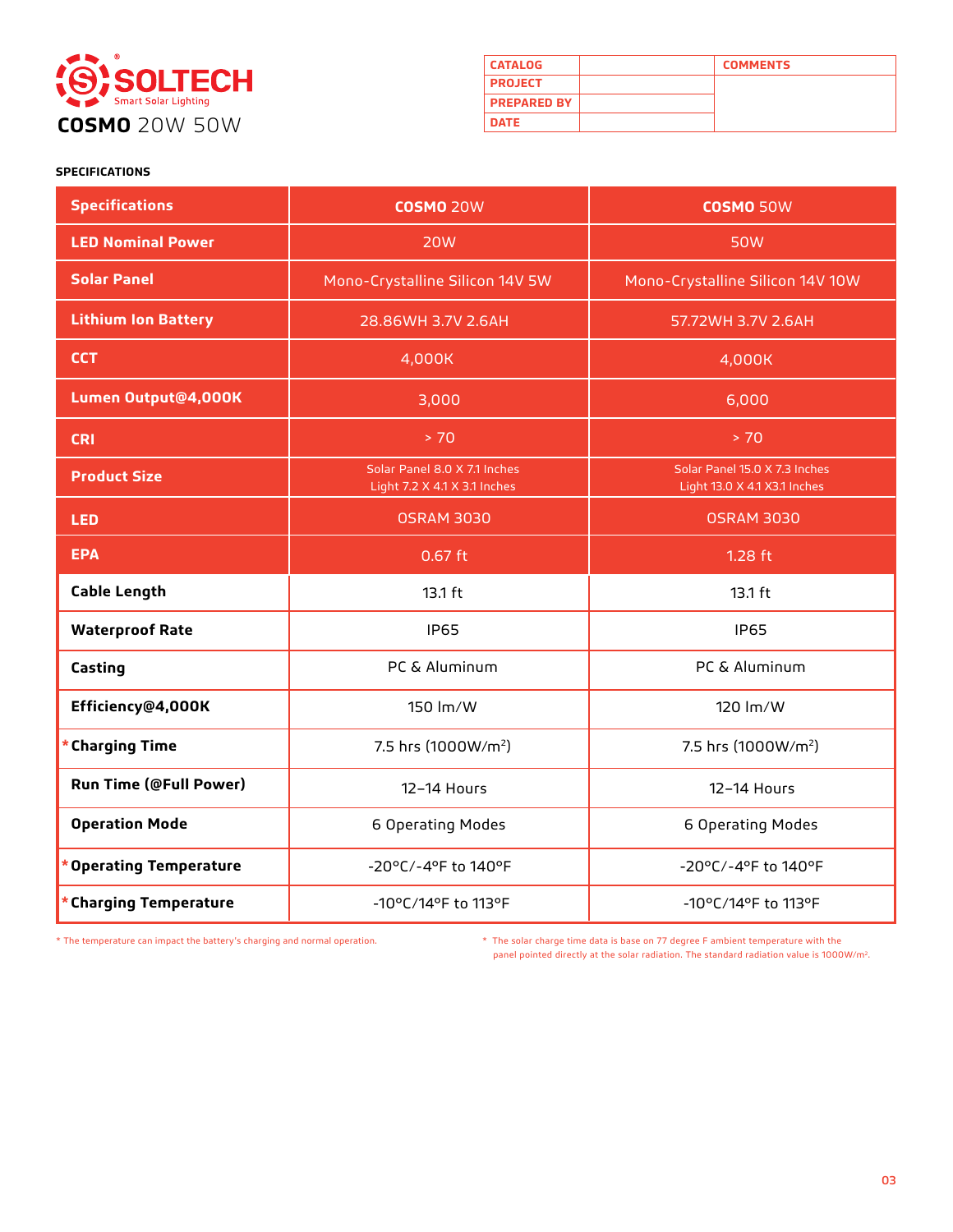

| <b>CATALOG</b>     | <b>COMMENTS</b> |
|--------------------|-----------------|
| <b>PROJECT</b>     |                 |
| <b>PREPARED BY</b> |                 |
| <b>DATE</b>        |                 |

## **IES / BEAM**



## **COSMO 20W**



#### **COSMO 50W**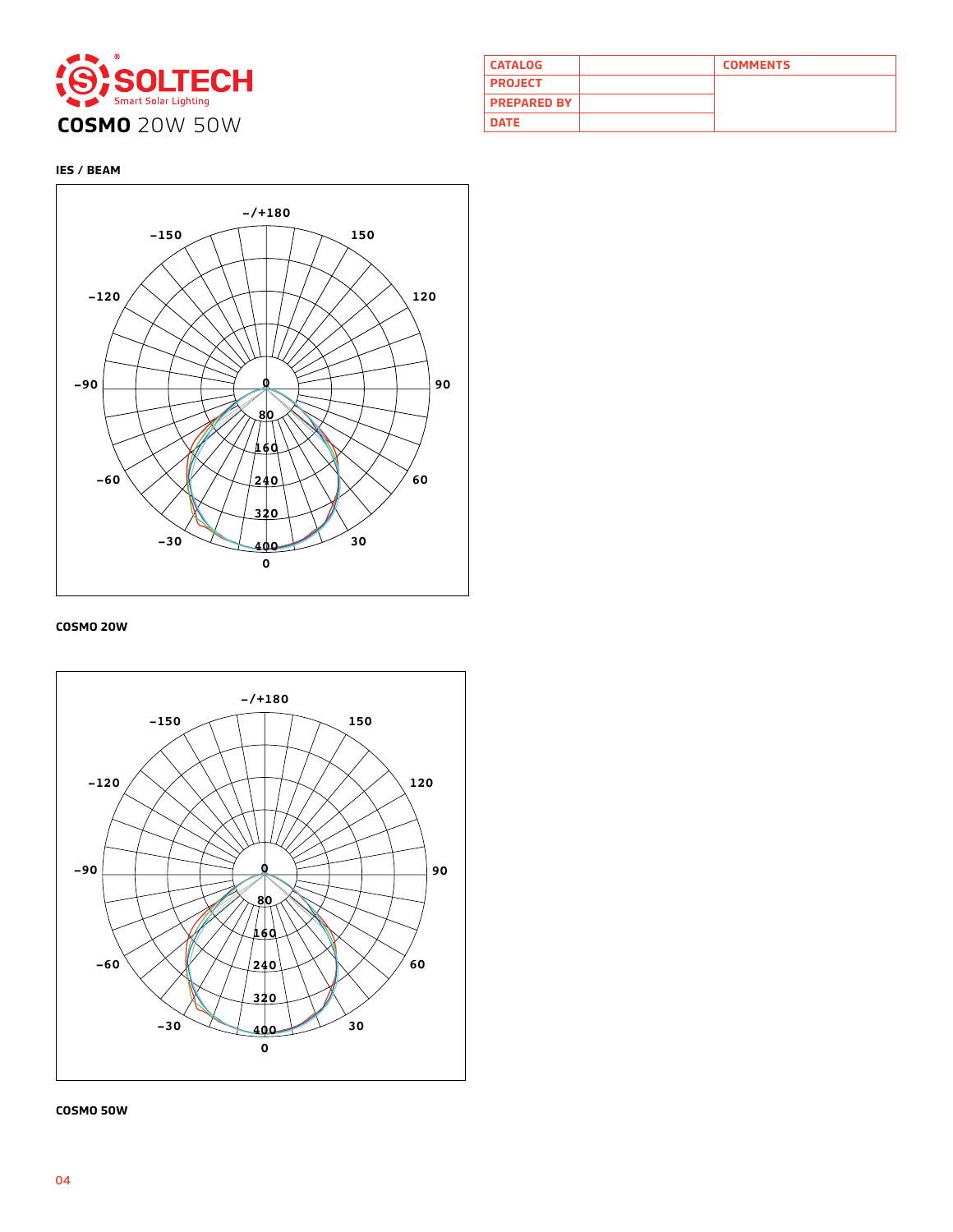

| <b>CATALOG</b>     | <b>COMMENTS</b> |
|--------------------|-----------------|
| <b>PROJECT</b>     |                 |
| <b>PREPARED BY</b> |                 |
| <b>DATE</b>        |                 |

**INSTALLATION** 



- 2. Screw the bracket onto the fixture housing and mount it onto the wall.
- 3. Connect the light and solar panel cables.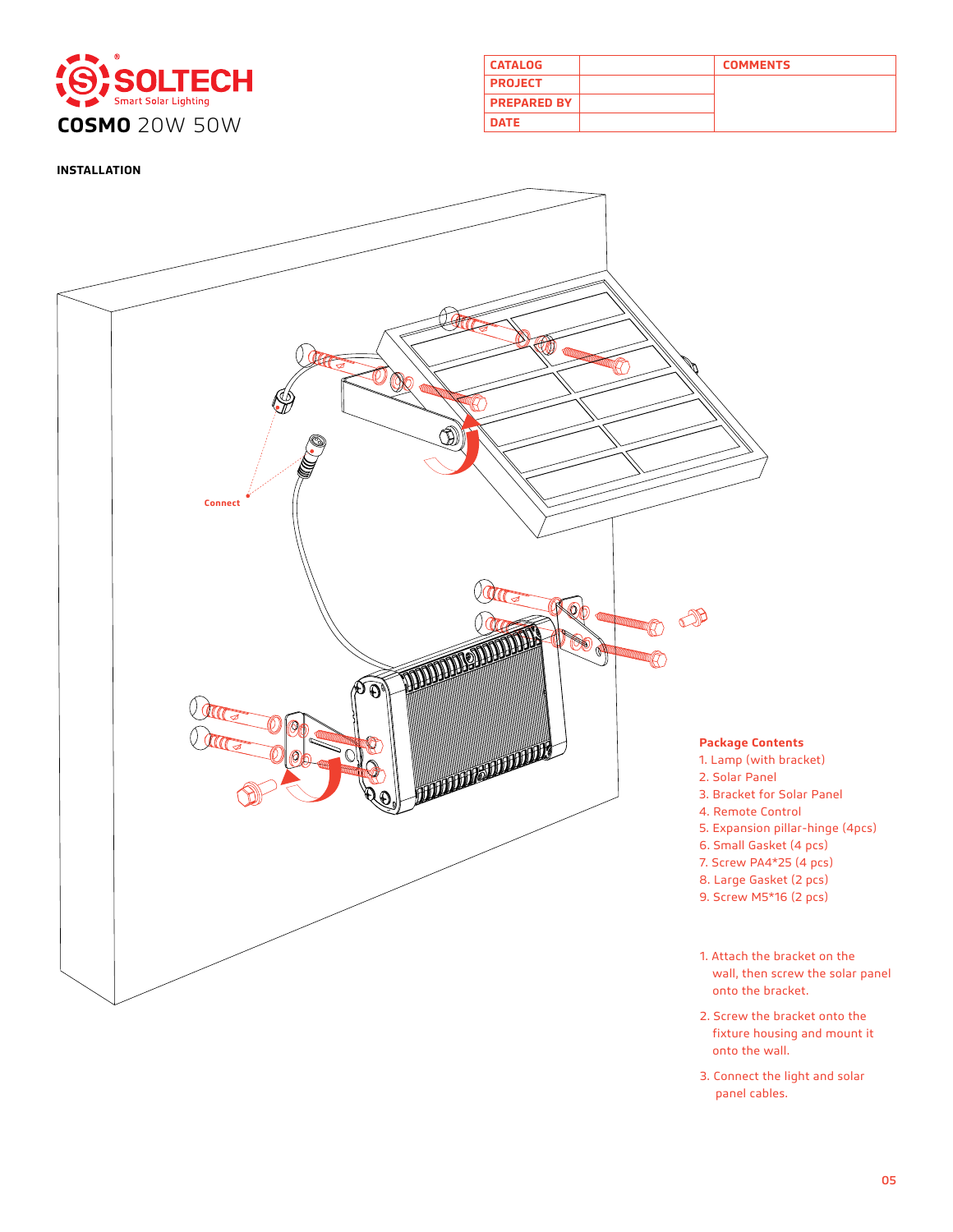

| <b>CATALOG</b>     | <b>COMMENTS</b> |
|--------------------|-----------------|
| <b>PROJECT</b>     |                 |
| <b>PREPARED BY</b> |                 |
| <b>DATE</b>        |                 |

## **REMOTE CONTROL**





#### **LIGHTING MODE INDICATOR**

Red: M1 Green: M2 Orange: M3 T: Green Light Flashes

## **BATTERY CAPACITY INDICATOR**

Green: >70% Orange: 30%–70% Red: 10%–30% Note: The fixture is in low voltage protection status when the red light flashes.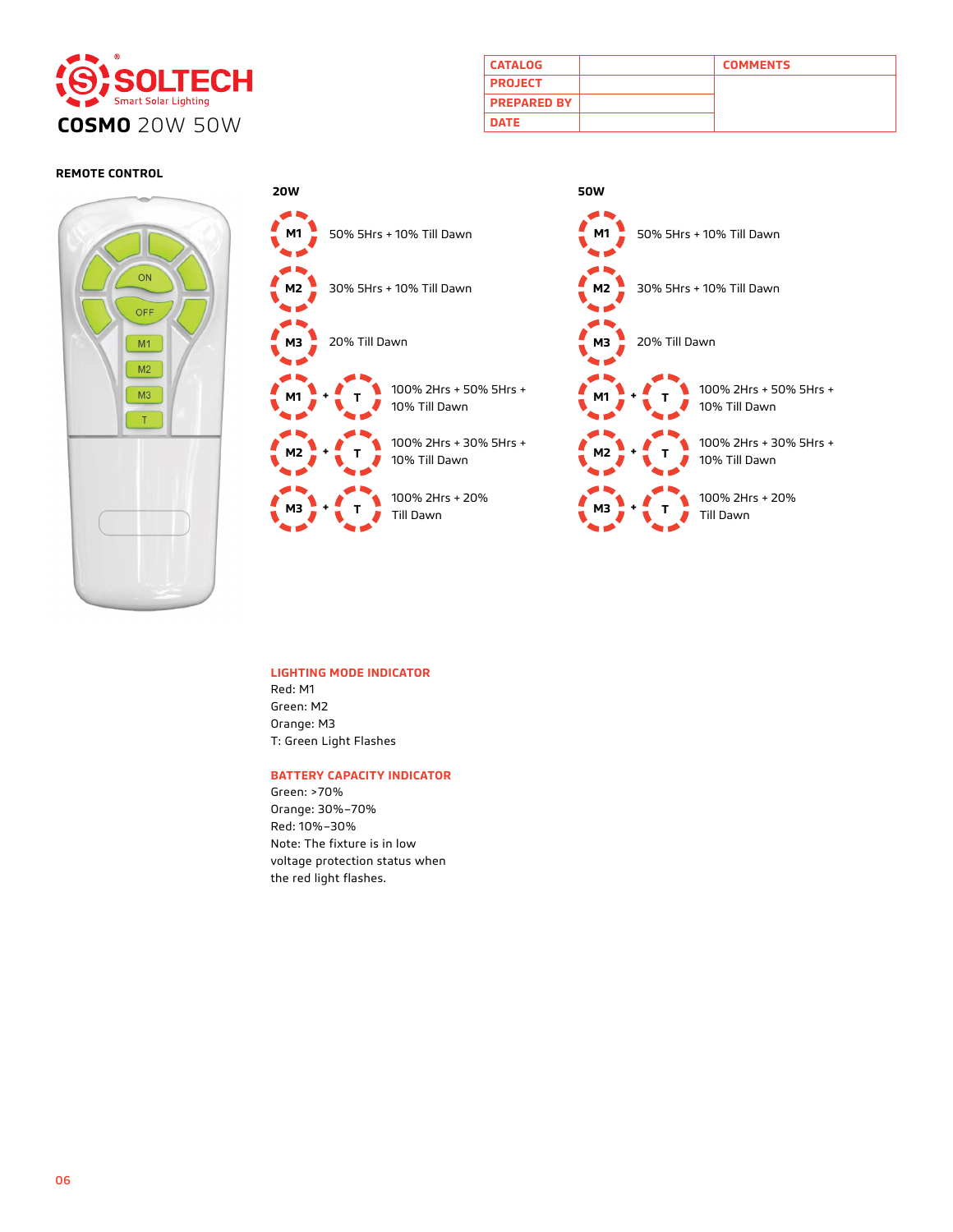

| <b>CATALOG</b>     | <b>COMMENTS</b> |
|--------------------|-----------------|
| <b>PROJECT</b>     |                 |
| <b>PREPARED BY</b> |                 |
| <b>DATE</b>        |                 |

## **Warning**

- 1. Keep device away from fire and oil to avoid explosion.
- 2. Severe shock to Solar powered light is to be avoided.

3. Do not disassemble the light without assistance from an expert.